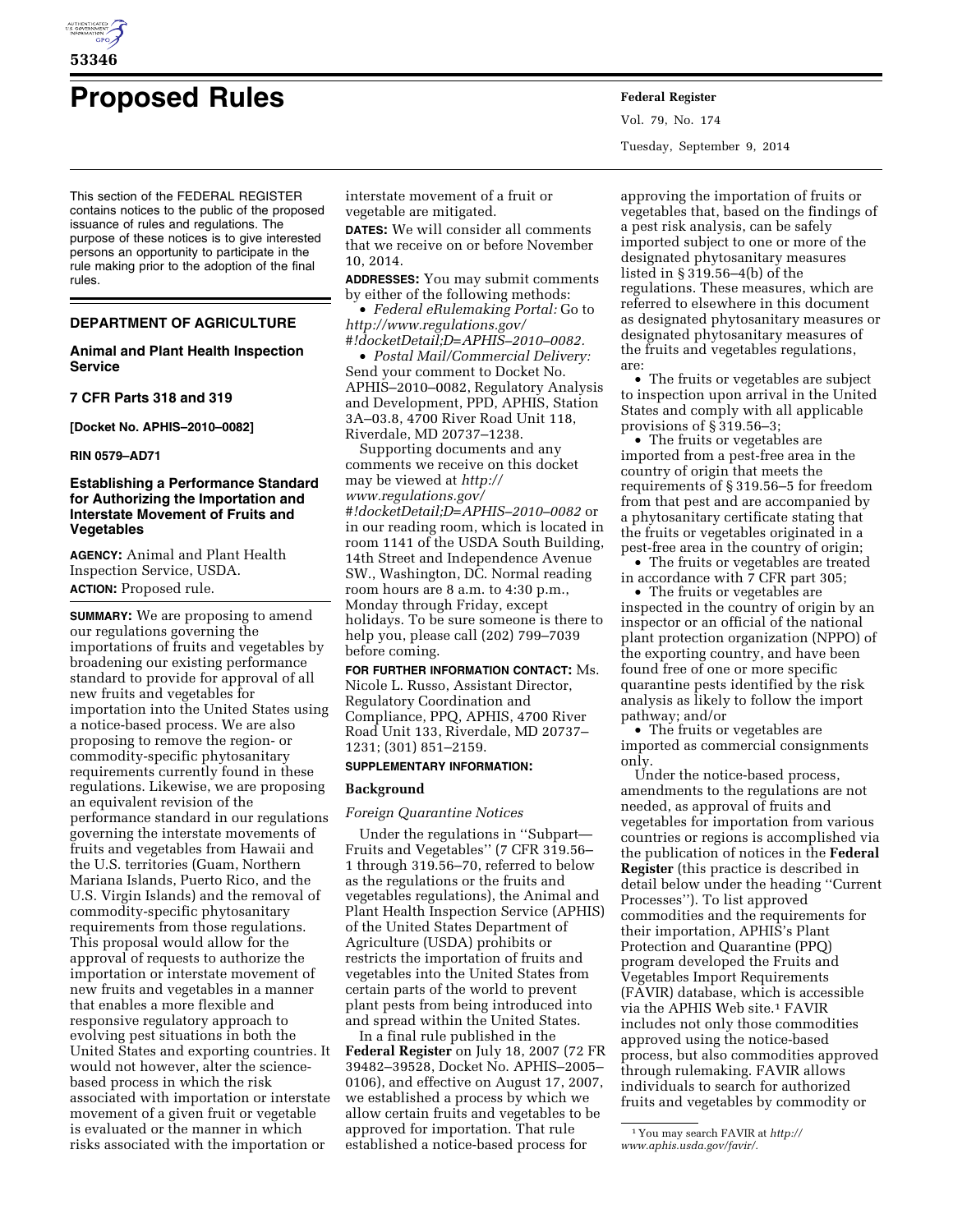country, and quickly and easily determine the requirements for their importation into the United States. In addition, FAVIR allows APHIS officials and the Department of Homeland Security's Customs and Border Protection agricultural inspectors to quickly determine whether or not a fruit or vegetable is authorized entry into the United States. Approved commodities are also listed in PPQ's Fresh Fruits and Vegetables Import Manual and will continue to be so listed.

# **Hawaii and Territories Quarantine Notices**

The regulations in 7 CFR part 318, ''State of Hawaii and Territories Quarantine Notices'' (referred to below as the Hawaii and territories regulations), prohibit or restrict the interstate movement of fruits, vegetables, and other products from Hawaii, Puerto Rico, the U.S. Virgin Islands, and Guam to the continental United States to prevent the spread of plant pests and noxious weeds that occur in Hawaii and the territories.

In a final rule published in the **Federal Register** on January 16, 2009 (74 FR 2770–2786, Docket No. APHIS– 2007–0052), we revised those regulations in order to establish a regulatory approach that is similar but not identical to that in the fruits and vegetables regulations discussed above. That final rule established a noticebased process for approving the interstate movement of fruits or vegetables from Hawaii and the territories that, based on the findings of a pest risk analysis, can be safely moved interstate subject to one or more of the designated phytosanitary measures listed in § 318.13–4(b) of the regulations. These measures, which are referred to elsewhere in this document as designated phytosanitary measures or designated phytosanitary measures of the Hawaii and territories regulations, are:

• The fruits and vegetables are inspected in the State of origin or in the first State of arrival;

• The fruits and vegetables originated from a pest-free area in the State of origin and the grower from which the fruit or vegetable originated has entered into a compliance agreement with the Administrator;

• The fruits and vegetables are treated in accordance with 7 CFR part 305 and the treatment is certified by an inspector;

• The fruits and vegetables are inspected and certified in the State of origin by an inspector and have been found free of one or more specific

quarantine pests identified by risk analysis as likely to follow the pathway;

• The fruits and vegetables are moved as commercial consignments only; and/ or

• The fruits and vegetables may be distributed only within a defined area and the boxes or containers in which the fruits or vegetables are distributed must be marked to indicate the applicable distribution restrictions.

## **Commodity-Specific Requirements**

The notice-based approach described above for imports and for interstate movement from Hawaii and the territories allows us to maintain our science- and risk-based evaluation process and shorten the administrative process involved in approval of new fruits and vegetables, while continuing to provide opportunity for public comment and engagement on the science- and risk-based analysis associated with such imports and interstate movements. It also enables us to adapt our import requirements more quickly in the event of any changes to a country's pest or disease status or as a result of new scientific information or treatment options. One example of this adaptability may be found in a notice entitled ''Importation of Garlic From the European Union and Other Countries Into the Continental United States,'' which was published in the **Federal Register** on March 21, 2011 (76 FR 15279–15280, Docket No. APHIS–2011– 0015). Prior to the publication of that notice, the importation of garlic from these countries was approved only if consignments were first treated using vacuum fumigation with methyl bromide. Based on the conclusions of a commodity import evaluation document, we were able to determine that application of one or more of the designated phytosanitary measures would sufficiently mitigate the pest risk and that the use of methyl bromide was no longer necessary. Under the noticebased approach, APHIS was able to address this issue within 5 months, while, on average, it takes us 18 months using the traditional rulemaking process.

Both the fruits and vegetables regulations and the Hawaii and territories regulations continue to list certain fruits and vegetables for which additional phytosanitary measures are needed beyond one or more of those designated phytosanitary measures cited in the regulations. Additional phytosanitary measures may include requirements such as limitations on the distribution of the fruits and vegetables and box marking of fruit or vegetable consignments. Certain other fruits and

vegetables must meet combinations of requirements (in some cases, called ''systems approaches'') to be eligible for importation into or interstate movement within the United States. Such measures include sampling regimens, pest surveys, packing requirements, and other measures determined to be necessary to mitigate the pest risk posed by the particular fruit or vegetable. These fruits or vegetables and their importation or interstate movement requirements are listed in §§ 319.56–20 through 319.56–70 of the fruits and vegetables regulations and §§ 318.13–20 through 318.13–26 of the Hawaii and territories regulations, respectively.

These commodity-specific requirements are similar to the designated phytosanitary measures of the fruits and vegetables regulations and the Hawaii and territories regulations in that both the requirements listed in the regulations and those imposed through the notice-based process are established by APHIS using the same rigorous science- and risk-based approach, which begins with the development of the pest risk analysis.

## **Current Processes**

Using our current process for authorizing importation of fruits or vegetables under the fruits and vegetables regulations or interstate movement under the Hawaii and territories regulations, when APHIS receives a request from a country's NPPO or a State department of agriculture to allow importation or interstate movement of a fruit or vegetable whose importation or interstate movement is currently not authorized, that NPPO or State department of agriculture must first gather and submit information to APHIS concerning that fruit or vegetable. In the case of imports, a description of the required information is contained in 7 CFR 319.5(d). This information, in addition to our own research, allows APHIS to conduct a pest risk analysis.

The pest risk analysis usually contains two main components: (1) A pest risk assessment, pest list, or other pest risk document to determine what pests of quarantine significance are associated with the proposed fruit or vegetable and which of those are likely to follow the import or interstate movement pathway, and (2) a risk management document, to identify phytosanitary measures that could be applied to the fruit or vegetable and evaluate the potential effectiveness of those measures. When the pest risk assessment is complete, if quarantine pests are associated with the fruit or vegetable in the country, State, or other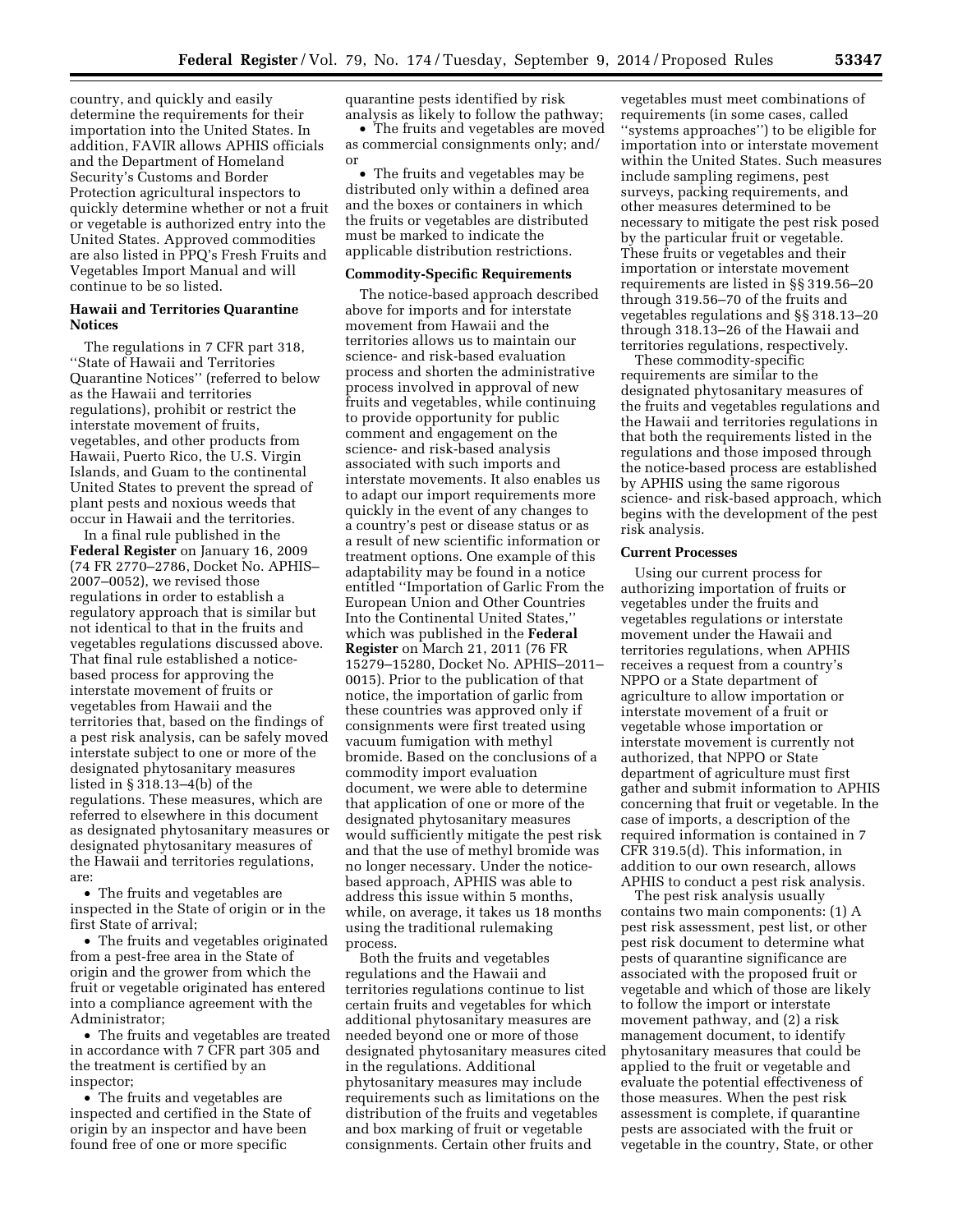region of origin,<sup>2</sup> APHIS then evaluates whether the risk posed by each quarantine pest can be mitigated by one or more of the designated phytosanitary measures of the fruits and vegetables regulations or the designated phytosanitary measures of the Hawaii and territories regulations. If the designated phytosanitary measures alone are not sufficient to mitigate the risk posed by the importation or interstate movement of the commodity, any further action on approving the fruit or vegetable for importation or interstate movement is undertaken using the rulemaking process, which entails publishing a proposed and final rule. The pest risk analysis is made available to the public for review and comment at the time of the publication of the proposed rule.

However, if APHIS determines in a risk management document that the risk posed by each identified quarantine pest associated with the fruit or vegetable in the country, State, or other region of origin can be mitigated by one or more of the designated phytosanitary requirements, the findings are communicated using the notice-based process; APHIS publishes in the **Federal Register**, a notice announcing the availability of the pest risk analysis for a minimum of 60 days public comment. Each pest risk analysis made available for public comment through a notice specifies which of the designated phytosanitary measures APHIS would require to be applied.

Under the notice-based process, APHIS evaluates comments received in response to the notice of availability of the pest risk analysis. In the event that APHIS receives no comments, or in the event that commenters do not provide APHIS with analysis or data that indicate that the conclusions of the pest risk analysis are incorrect and that changes to the pest risk analysis are necessary, APHIS then publishes another notice in the **Federal Register**  announcing that the Administrator has determined that, based on the information available, the application of one or more of the designated phytosanitary measures (as specified in a given pest risk analysis) is sufficient to mitigate the risk that quarantine pests could be introduced or disseminated within the United States via the importation or interstate movement of the fruit or vegetable. APHIS then authorizes the importation or interstate movement of the particular fruit or

vegetable, subject to the conditions described in the pest risk analysis, on the date specified in the **Federal Register** notice.

In the event that commenters provide APHIS with information that shows that changes to the pest risk analysis are necessary, and if the changes made affect the conclusions of the analysis (e.g., that the application of the identified phytosanitary measures will not be sufficient to mitigate the risk posed by the identified pests), APHIS proceeds as follows:

• If additional phytosanitary measures beyond the designated measures described earlier in this document are determined to be necessary to mitigate the risk posed by the particular fruit or vegetable, any further action on the fruit or vegetable follows the rulemaking process.

• If additional risk mitigation measures beyond those evaluated in the pest risk analysis are determined to be necessary, but the added measures only include one or more of the designated phytosanitary measures of the fruits and vegetables regulations or the designated phytosanitary measures of the Hawaii and territories regulations, APHIS may publish another notice announcing that the Administrator has determined that the application of one or more of the designated phytosanitary requirements will be sufficient to mitigate the risk that quarantine pests could be disseminated within the United States via the importation or interstate movement of the fruit or vegetable. The notice also explains the additional mitigation measures required for the importation or interstate movement of the fruit or vegetable to be authorized and how APHIS made its determination. APHIS then begins allowing the importation or interstate movement of the particular fruit or vegetable, subject to the conditions described in the revised pest risk analysis, beginning on the date specified in the **Federal Register** notice. Alternatively, if APHIS believes that the revisions to the pest risk analysis are substantial, and there may be continued uncertainty as to whether the designated measures are sufficient to mitigate the risk posed by the fruit or vegetable, APHIS may elect to make the revised pest risk analysis available for public comment via a notice in the **Federal Register**, or may make any further action on approving the commodity for importation subject to rulemaking.

When commodities are approved for importation or interstate movement, either through rulemaking or the noticebased process, all permits issued list the commodity-specific importation

requirements as determined by the pest risk analyses. Those requirements are also listed in FAVIR, in the case of imported fruits and vegetables, as well as the appropriate fruits and vegetables manual, in the case of both fruits and vegetables that are imported and those that are moved interstate from Hawaii and the U.S. territories. In order to ensure producer compliance with the listed procedures, an APHIS inspector or an official authorized by APHIS monitors any treatments (e.g., cold treatment, fumigation, irradiation) that are required. Upon arrival, consignments are inspected to ensure compliance with any particular shipping requirements, such as arrangement of fruits or vegetables on pallets or pest-exclusionary packaging, as well as for the presence of any pests of concern. In the event that a pest is discovered upon inspection at the port of first arrival APHIS works with the inspectors and, in the case of imports, the NPPO of the exporting country, in order to investigate and, if necessary, reevaluate shipments of the fruit or vegetable in question from that country or State.

#### **Proposed Revisions**

The 2007 final rule concerning imports and the 2009 final rule concerning interstate movement from Hawaii and the territories streamlined the authorization process for those fruits or vegetables whose phytosanitary requirements consisted of measures that were used most frequently. The noticebased processes established by those rules are as transparent and accessible to our stakeholders and other interested parties as the rulemaking process, while providing APHIS with the ability to make more responsive decisions on import issues and by reducing the time involved in approving the commodity for importation or interstate movement. For a number of reasons, which are explained below, we are proposing to expand the use of the notice-based process to all decisions related to the importation and interstate movement of new fruits and vegetables. We are also proposing to remove the remaining region- or commodity-specific phytosanitary requirements currently found in §§ 319.56–20 through 319.56– 70, 318.13–16, and 318.13–20 through 318.13–26. As stated previously, those requirements would continue to be listed in FAVIR.

Under this proposal, the unique requirements currently found in §§ 319.56–20 through 319.56–70 would be replaced by the designated phytosanitary measures listed in § 319.56–4(b) of the regulations.

<sup>2</sup>Pest risk assessments can consider a country, part of a country, all or parts of several countries, a State or territory, part of a State or territory, or all or parts of several States or territories.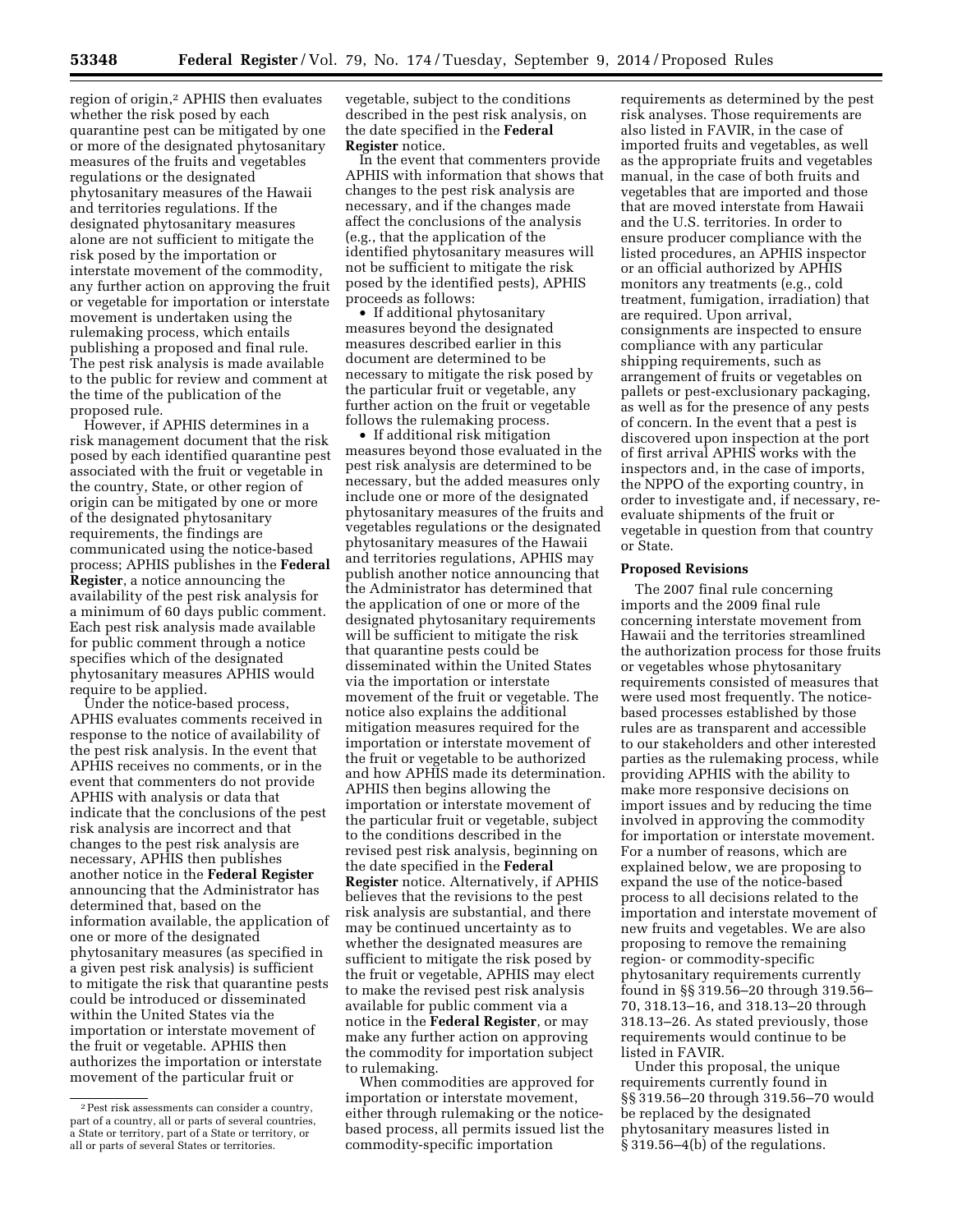Similarly, we would remove the specific a fruit or vegetable that has been requirements in §§ 318.13–20 through 318.13–26 and replace them with the designated phytosanitary measures listed in § 318.13–4(b) of the regulations. We are also proposing to expand the categories of designated phytosanitary measures from those measures listed previously, which would be found in new  $\S 319.56-4(b)(1)$ through 319.56–4(b)(5) and 318.13– 4(b)(1) through 318.13–4(b)(5) of the regulations. These measures would stipulate that fruits and vegetables may be imported or moved from Hawaii and the territories subject to one or more of the following:

• Phytosanitary treatments, which could include, but are not limited to, pest control treatments in the field or growing site, and post-harvest treatments;

• Growing area pest mitigations, which could include, but are not limited to detection surveys, trapping requirements, pest exclusionary structures, and field inspections;

• Safeguarding and movement mitigations, which could include, but are not limited to, safeguarded transport, box labeling, limited distribution, insect-proof boxes, and importation as commercial consignments only;

• Administrative mitigations, which could include, but are not limited to, registered fields or orchards, registered growing sites, registered packinghouses, inspection in the country of origin by an inspector or an official of the national plant protection organization of the exporting country, and operational workplan monitoring; and

• Any other measures that the Administrator determines are appropriate.

We are also proposing that, in the event that the Administrator determines that the phytosanitary measures required for a fruit or vegetable that has been previously authorized for importation are no longer sufficient to mitigate the pest risk posed by the fruit or vegetable, and the Administrator must take emergency action to protect U.S. agriculture, we will prohibit or further restrict importation of the fruit or vegetable in accordance with our existing standard emergency procedures and importation restriction at the port of entry. We would also publish a notice in the **Federal Register** advising the public of our findings, specifying any amended import requirements, providing an effective date for the change, and inviting public comment on the subject. In the event that the Administrator determines that any of the phytosanitary measures required for

previously authorized for importation are no longer necessary to mitigate pest risk, we would make pest risk documentation available for comment prior to issuing any revised permits. The procedures for adding or removing measures would be the same regardless of whether or not the fruit or vegetable in question was approved prior to the implementation of the proposed process.

Using a notice-based process provides several advantages over codifying import requirements in the regulations. The plant health import regulatory system is based on a highly complex and evolving body of scientific information. For example, a single approved commodity may require several mitigations to address the risk posed by one pest or may require one mitigation to address several pests. Some imported fruits and vegetables are subject to a dozen or more distinct conditions of entry, and even a minor change to one of those conditions requires rulemaking if those conditions are listed in our regulations. New information about pests that affect imports is constantly becoming available, and changes must therefore be made frequently to existing import protocols. Listing requirements in the regulations can impede timely and effective decisionmaking, and in some cases, has costs to the regulated public. For example, new information recently became available which led APHIS to conclude that Hass avocados, under certain conditions, are not a host for Mediterranean fruit fly (Medfly), as was previously believed. The regulations for importing Hass avocados from countries where Medfly is present had previously required a treatment, which APHIS concluded was no longer necessary. Similarly, the interstate movement of avocados from areas quarantined for Medfly was also prohibited unless the avocados were treated.3 To relieve these restrictions, which were codified in our regulations, rulemaking was required. Having import requirements codified in the regulations prevents us from quickly and transparently updating import requirements if a pest expands its distribution to a country, territory, or area approved to export hosts of that pest that was not previously regulated for that pest, or when APHIS needs to eliminate import restrictions pertaining to a given pest because, for example, the pest now exists in the United States and is not under official control. We believe

that such revisions can and should be made more efficiently and effectively, with equivalent transparency and public engagement and with the same scientific rigor.

Many of our domestic program regulations are designed and effectively administered to provide the flexibility to adjust promptly to changing phytosanitary information. For example, under the regulations concerning emerald ash borer (EAB), which may be found in 7 CFR 301.53–1 through 301.53–9, regulated articles may move interstate from quarantined areas if certain performance-based criteria are met. Specifically, the EAB regulations in § 301.53–5 allow articles regulated for EAB to move interstate if they are certified by an inspector or person operating under a compliance agreement to have been grown, produced, manufactured, stored, or handled in a manner that, in the judgment of the inspector, prevents the regulated article from presenting a risk of spreading EAB. The precise requirements for interstate movement of various types of articles are not listed in the regulations, but rather are spelled out in the associated compliance agreements. We believe the EAB regulations provide an effective regulatory process.

Using a notice-based approach allows for prompt communication with the public as well as reduced administrative burden, while carrying out the same rigorous risk analysis process we use to support decisions made via rulemaking. The notice-based process also allows us to enforce phytosanitary requirements in permits in the same manner as is used to enforce requirements codified in the regulations.

The process for developing pest risk assessments and determining mitigation measures (as detailed above under the heading ''Current Processes'') would remain the same, giving the public opportunity to review, evaluate, and comment. In addition, in order to further engage the public in the decisionmaking process, as well as to increase the transparency of our regulatory approach, PPQ has established a process that makes the draft risk assessments or pest lists available for review by stakeholders upon their completion and prior to being made available formally through a **Federal Register** notice. PPQ also maintains a Stakeholder Registry on the Internet 4 that allows anyone to register

<sup>3</sup>To view the rule go to *[http://](http://www.regulations.gov/#!docketDetail;D=APHIS-2010-0127) [www.regulations.gov/#!docketDetail;D=APHIS-](http://www.regulations.gov/#!docketDetail;D=APHIS-2010-0127)[2010-0127.](http://www.regulations.gov/#!docketDetail;D=APHIS-2010-0127)* 

<sup>4</sup> You may sign up for PPQ's Stakeholder Registry at *[https://public.govdelivery.com/accounts/](https://public.govdelivery.com/accounts/USDAAPHIS/subscriber/new) [USDAAPHIS/subscriber/new.](https://public.govdelivery.com/accounts/USDAAPHIS/subscriber/new)*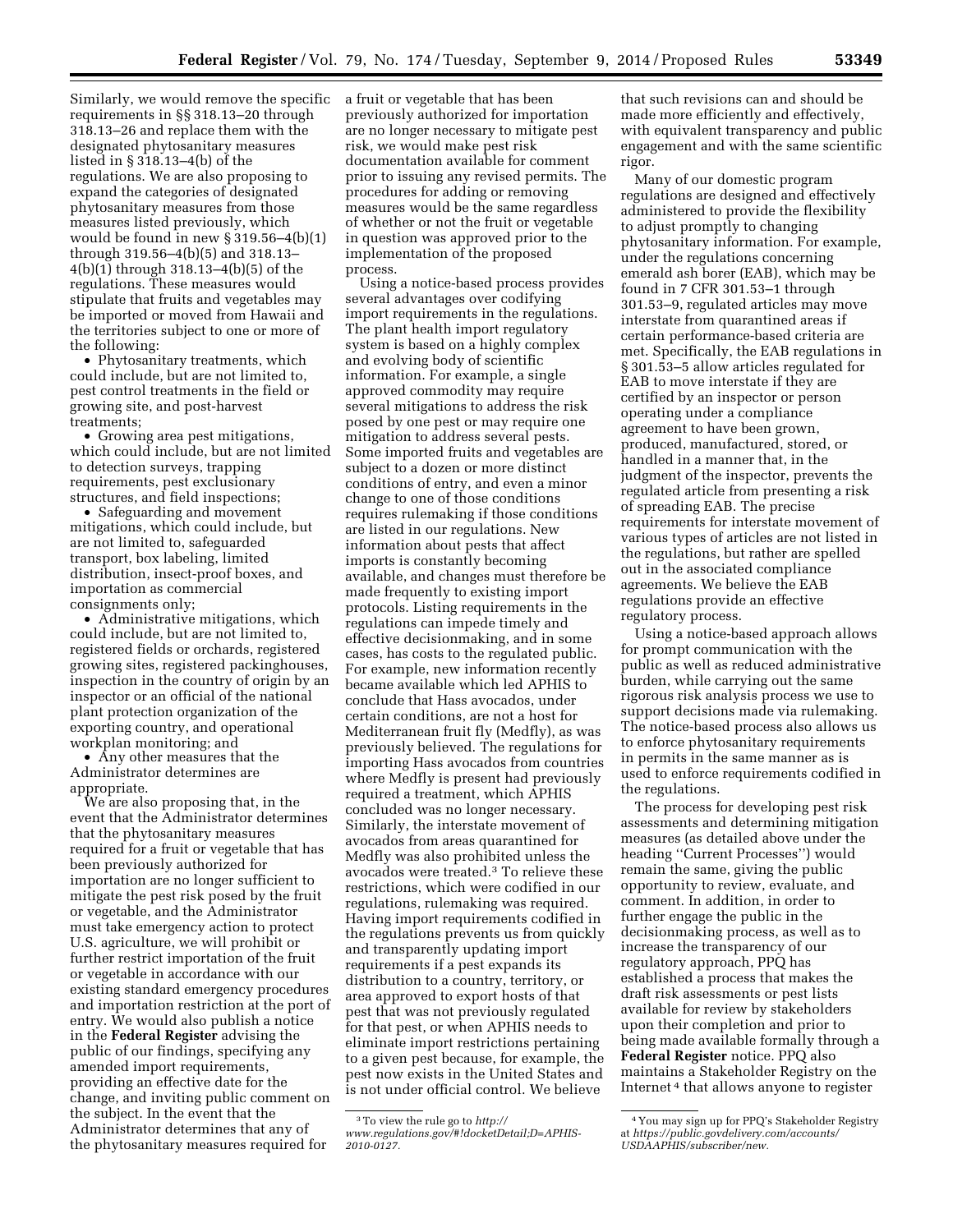to receive information on a specified area of interest.

As indicated earlier, if this proposed process is adopted for use by APHIS, we would remove all commodity-specific requirements from both the fruits and vegetables regulations and the Hawaii and territories regulations. Fruits or vegetables approved for import under this approach would be listed in FAVIR, which is available on the APHIS Web site, as well as in PPQ's Fresh Fruits and Vegetables Import Manual, which is available for viewing and download on APHIS's Web site.<sup>5</sup> Similarly, approved fruits and vegetables from Hawaii and the territories and their corresponding movement requirements would be listed in APHIS's Hawaii and Puerto Rico/U.S. Virgin Islands fruits and vegetables manuals,<sup>6</sup> which are available for download on APHIS's Web site.7 Fruits or vegetables approved prior to the institution of the proposed process would continue to be allowed to be imported under the same requirements under which they were approved.

#### **Definitions**

As a result of the changes we are proposing to the Hawaii and territories regulations and the fruits and vegetables regulations, a number of the definitions currently found in §§ 318.13–2 and 319.56–2 would no longer be necessary because the terms would no longer be used in the regulations in those subparts. We are therefore proposing to remove the definitions for *approved growing media* from the regulations in § 318.13–2 and the definitions for *above ground parts, cucurbits, field, place of production, production site,* and *West Indies* from the regulations in § 319.56– 2.

#### **Frozen Fruits and Vegetables**

The regulations in § 318.13–13 concern requirements for the movement of frozen fruits and vegetables from Hawaii and the territories into or

7The Puerto Rico and the U.S. Virgin Islands fruits and vegetables manual may be found on the Internet at *[http://www.aphis.usda.gov/import](http://www.aphis.usda.gov/import_export/plants/manuals/ports/downloads/puerto_rico.pdf)*\_ *[export/plants/manuals/ports/downloads/puerto](http://www.aphis.usda.gov/import_export/plants/manuals/ports/downloads/puerto_rico.pdf)*\_ *[rico.pdf.](http://www.aphis.usda.gov/import_export/plants/manuals/ports/downloads/puerto_rico.pdf)* The Hawaii fruits and vegetables manual may be found on the Internet at *[http://](http://www.aphis.usda.gov/import_export/plants/manuals/ports/downloads/hawaii.pdf) [www.aphis.usda.gov/import](http://www.aphis.usda.gov/import_export/plants/manuals/ports/downloads/hawaii.pdf)*\_*export/plants/ [manuals/ports/downloads/hawaii.pdf.](http://www.aphis.usda.gov/import_export/plants/manuals/ports/downloads/hawaii.pdf)* 

through any other territory, State, or District of the United States. We are proposing to remove the last sentence of that section because it contains a reference to the regulations in 7 CFR 305.17, which no longer exist due to a prior change to that section.

## **Citrus Fruit**

We are also proposing to remove Subpart—Citrus Fruit from the regulations. This subpart, consisting of § 319.28, imposes specific requirements on a certain type of fruit. Given that we are proposing to remove other specific requirements from the regulations, removal of the citrus fruit subpart would be consistent with those actions. The specific requirements would continue to apply and would be listed in the FAVIR database and PPQ's Fresh Fruits and Vegetables Import Manual.

# **Executive Orders 12866 and 13563 and Regulatory Flexibility Act**

This proposed rule has been determined to be significant for the purposes of Executive Order 12866 and, therefore, has been reviewed by the Office of Management and Budget.

We have prepared an economic analysis for this rule. The economic analysis provides a cost-benefit analysis, as required by Executive Orders 12866 and 13563, which direct agencies to assess all costs and benefits of available regulatory alternatives and, if regulation is necessary, to select regulatory approaches that maximize net benefits (including potential economic, environmental, public health and safety effects, and equity). Executive Order 13563 emphasizes the importance of quantifying both costs and benefits, of reducing costs, of harmonizing rules, and of promoting flexibility. The economic analysis also provides an initial regulatory flexibility analysis that examines the potential economic effects of this rule on small entities, as required by the Regulatory Flexibility Act. The economic analysis is summarized below. Copies of the full analysis are available by contacting the person listed under **FOR FURTHER INFORMATION CONTACT** or on the Regulations.gov Web site (see **ADDRESSES** above for instructions for accessing Regulations.gov).

Based on the information we have, there is no reason to conclude that adoption of this proposed rule would result in any significant economic effect on a substantial number of small entities. However, we do not currently have all of the data necessary for a comprehensive analysis of the effects of this proposed rule on small entities. Therefore, we are inviting comments on

potential effects. In particular, we are interested in determining the number and kind of small entities that may incur benefits or costs from the implementation of this proposed rule.

The proposed rule would benefit both APHIS in its operations and U.S. businesses and consumers. APHIS would be able to use its resources more efficiently and the public would have more timely access to many of the fruits and vegetables for which importation or movement from Hawaii and the U.S. territories has yet to be approved.

APHIS has already established a notice-based process for allowing the importation or movement from Hawaii and the U.S. territories of fruits and vegetables, subject to one or more specified phytosanitary measures. For fruits and vegetables for which the risks are not adequately mitigated by these specified measures and thereby do not qualify for the notice-based process, the rulemaking process can range from 18 months to over 3 years; using the noticebased process, the average time has been reduced to 6 to 12 months.

Consumers and businesses would benefit from the more timely access to fruits and vegetables for which entry or movement would currently require rulemaking. This benefit would be reduced to the extent that certain businesses would face increased competition for the subject fruits and vegetables sooner due to their more timely approval. APHIS has not identified other costs that may be incurred because of the proposed rule. The rule would not alter the manner in which the risks associated with a fruit or vegetable import or interstate movement request are evaluated and mitigated.

The proposed rule is expected to result in more efficient use of APHIS resources and more timely approval for importation or interstate movement of fruits and vegetables from Hawaii and the U.S. territories. Principal industries that could be affected by the proposed rule, which are fruit and vegetable farms and fruit and vegetable importers, are largely composed of small entities.

#### **Executive Order 12988**

This proposed rule has been reviewed under Executive Order 12988, Civil Justice Reform. If this proposed rule is adopted: (1) All State and local laws and regulations that are inconsistent with this rule will be preempted; (2) no retroactive effect will be given to this rule; and (3) administrative proceedings will not be required before parties may file suit in court challenging this rule.

<sup>5</sup>The PPQ Fresh Fruits and Vegetables Import Manual may be found on the Internet at *[http://](http://www.aphis.usda.gov/import_export/plants/manuals/ports/downloads/fv.pdf) [www.aphis.usda.gov/import](http://www.aphis.usda.gov/import_export/plants/manuals/ports/downloads/fv.pdf)*\_*export/plants/ [manuals/ports/downloads/fv.pdf.](http://www.aphis.usda.gov/import_export/plants/manuals/ports/downloads/fv.pdf)* 

<sup>6</sup>Currently, APHIS does not maintain fruits and vegetables manuals for Commonwealth of the Northern Mariana Islands (CNMI) and Guam because there are no regulated articles being moved from those areas. If it becomes necessary to maintain a list of fruits and vegetables from CNMI or Guam, APHIS would list such information on its Web site at *[http://www.aphis.usda.gov/import](http://www.aphis.usda.gov/import_export/plants/manuals/online_manuals.shtml)*\_ *[export/plants/manuals/online](http://www.aphis.usda.gov/import_export/plants/manuals/online_manuals.shtml)*\_*manuals.shtml.*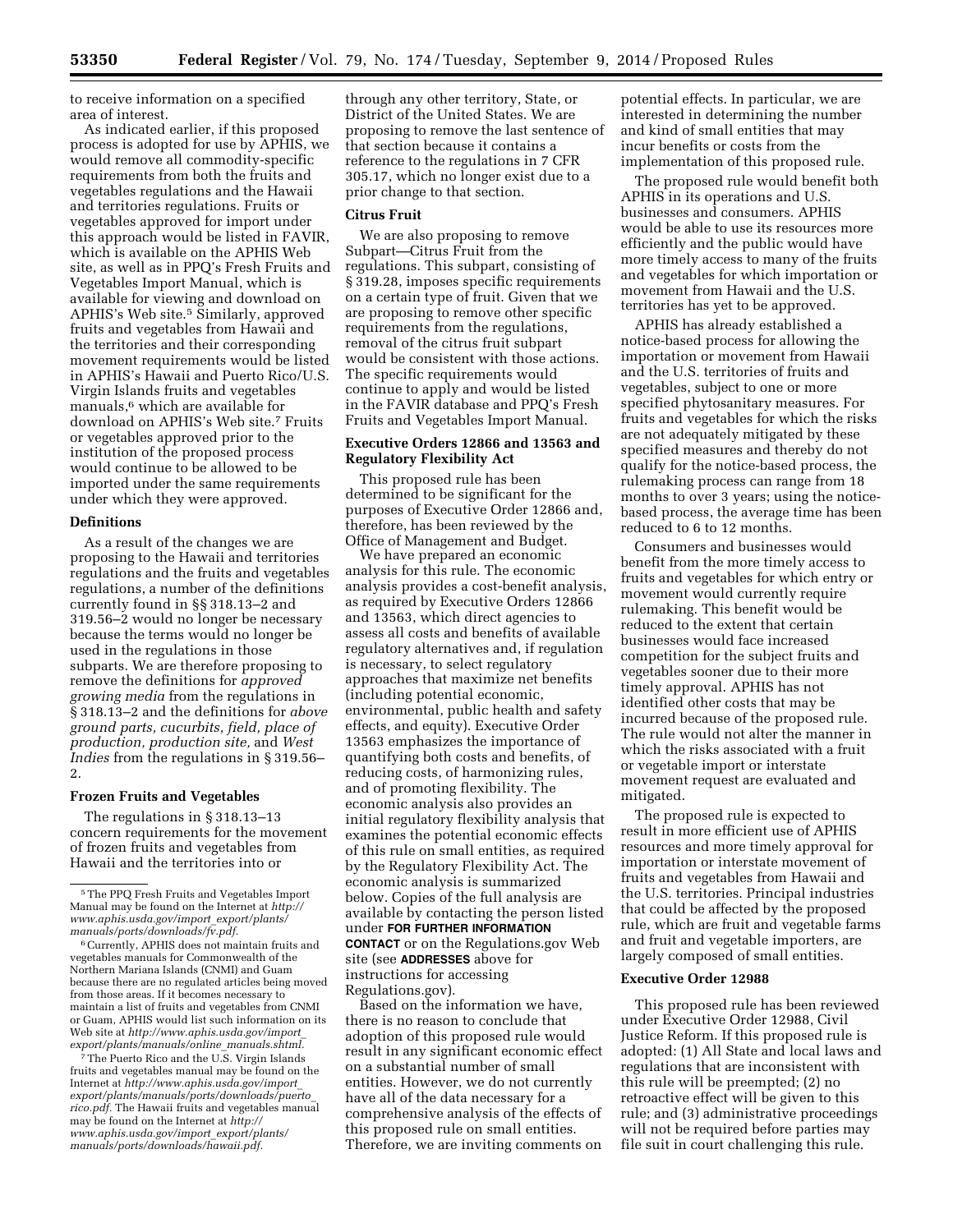#### **National Environmental Policy Act**

The majority of the regulatory changes in this document are nonsubstantive, and would therefore have no effects on the environment. However, this rule will allow APHIS to approve certain new fruits and vegetables for importation into the United States without undertaking rulemaking. Despite the fact that those fruits and vegetable imports will no longer be contingent on the completion of rulemaking, the requirements of the National Environmental Policy Act of 1969 (NEPA), as amended (42 U.S.C. 4321 *et seq.*) will still apply. As such, for each additional fruit or vegetable approved for importation, APHIS will make available to the public documentation related to our analysis of the potential environmental effects of such new imports. This documentation will likely be made available at the same time and via the same **Federal Register**  notice as the risk analysis for the proposed new import.

#### **Paperwork Reduction Act**

This proposed rule contains no new information collection or recordkeeping requirements under the Paperwork Reduction Act of 1995 (44 U.S.C. 3501 *et seq.*).

### **List of Subjects**

#### *7 CFR Part 318*

Cotton, Cottonseeds, Fruits, Guam, Hawaii, Plant diseases and pests, Puerto Rico, Quarantine, Transportation, Vegetables, Virgin Islands.

## *7 CFR Part 319*

Coffee, Cotton, Fruits, Imports, Logs, Nursery stock, Plant diseases and pests, Quarantine, Reporting and recordkeeping requirements, Rice, Vegetables.

Accordingly, we propose to amend 7 CFR parts 318 and 319 as follows:

# **PART 318—STATE OF HAWAII AND TERRITORIES QUARANTINE NOTICES**

■ 1. The authority citation for part 318 continues to read as follows:

**Authority:** 7 U.S.C. 7701–7772 and 7781– 7786; 7 CFR 2.22, 2.80, and 371.3.

#### **§ 318.13–2 [Amended]**

■ 2. Section 318.13–2 is amended by removing the definition for *Approved growing media.* 

■ 3. Section 318.13–4 is revised to read as follows:

## **§ 318.13–4 Authorization of certain fruits and vegetables for interstate movement.**

(a) *Determination by the* 

*Administrator.* No fruit or vegetable is

authorized for interstate movement from Hawaii or the territories unless the Administrator has determined that the risk posed by each quarantine pest associated with the fruit or vegetable can be mitigated by the application of one or more phytosanitary measures designated by the Administrator.

(b) *Designated phytosanitary measures.* (1) The fruits and vegetables are subject to phytosanitary treatments, which could include, but are not limited to, pest control treatments in the field or growing site, and post-harvest treatments.

(2) The fruits and vegetables are subject to growing area pest mitigations, which could include, but are not limited to, detection surveys, trapping requirements, pest exclusionary structures, and field inspections.

(3) The fruits and vegetables are subject to safeguarding and movement mitigations, which could include, but are not limited to, safeguarded transport, box labeling, limited distribution, insect-proof boxes, and importation as commercial consignments only.

(4) The fruits and vegetables are subject to administrative mitigations, which could include, but are not limited to, registered fields or orchards, registered growing sites, registered packinghouses, inspection in the State of origin by an inspector, and operational workplan monitoring.

(5) The fruits and vegetables are subject to any other measures deemed appropriate by the Administrator.

(c) *Authorized fruits and vegetables.*  (1) *Comprehensive list.* The name and origin of all fruits and vegetables authorized for interstate movement under this section, as well as the applicable requirements for their movement, may be found on the Internet at *[http://www.aphis.usda.gov/](http://www.aphis.usda.gov/import_export/plants/manuals/ports/index.shtml)  import*\_*[export/plants/manuals/ports/](http://www.aphis.usda.gov/import_export/plants/manuals/ports/index.shtml)  [index.shtml.](http://www.aphis.usda.gov/import_export/plants/manuals/ports/index.shtml)* 

(2) *Fruits and vegetables authorized for interstate movement prior to [EFFECTIVE DATE OF FINAL RULE].*  Fruits and vegetables that were authorized for interstate movement under this subpart as of [*EFFECTIVE DATE OF FINAL RULE*] may continue to be moved interstate under the same requirements that applied before [*EFFECTIVE DATE OF FINAL RULE*], except as provided in paragraph (c)(4) of this section.

(3) *Other fruits and vegetables.* Fruits and vegetables not already authorized for interstate movement as described in paragraph (c)(2) of this section may be authorized for interstate movement only after:

(i) *Pest risk analysis and mitigations.*  APHIS has analyzed the pest risk posed by the interstate movement of a fruit or vegetable and has determined that the risk posed by each quarantine pest associated with the fruit or vegetable can be mitigated by the application of one or more phytosanitary measures.

(ii) *Opportunity for public comment.*  APHIS has made its pest risk analysis and determination available for public comment for at least 60 days through a notice published in the **Federal Register**.

(iii) *Administrator's decision.* The Administrator has announced his or her decision in a subsequent **Federal Register** notice to begin allowing interstate movement of the fruit or vegetable subject to the phytosanitary measures specified in the notice.

(4) *Changes to phytosanitary measures.* (i) If the Administrator determines that the phytosanitary measures required for a fruit or vegetable that has been authorized interstate movement under this subpart are no longer sufficient to mitigate the pest risk posed by the fruit or vegetable, APHIS will prohibit or further restrict interstate movement of the fruit or vegetable. APHIS will also publish a notice in the **Federal Register** advising the public of its finding. The notice will specify the amended interstate movement requirements, provide an effective date for the change, and invite public comment on the subject.

(ii) If the Administrator determines that any of the phytosanitary measures required for a fruit or vegetable that has been authorized interstate movement under this subpart are no longer necessary to mitigate the pest risk posed by the fruit or vegetable, APHIS will make new pest risk documentation available for public comment, in accordance with paragraph (c)(3) of this section, prior to allowing interstate movement of the fruit or vegetable subject to the phytosanitary measures specified in the notice.

(Approved by the Office of Management and Budget under control number 0579–0346)

#### **§ 318.13–13 [Amended]**

■ 4. Section 318.13–13 is amended by removing the last sentence.

#### **§ 318.13–16 [Removed]**

■ 5. Section 318.13–16 is removed.

#### **§ 318.13–17 [Redesignated as § 318.13–16]**

■ 6. Section 318.13–17 is redesignated as § 318.13–16.

## **§ 318.13–16 [Amended]**

■ 7. In newly redesignated § 318.13–16, paragraph (a)(1) is amended by